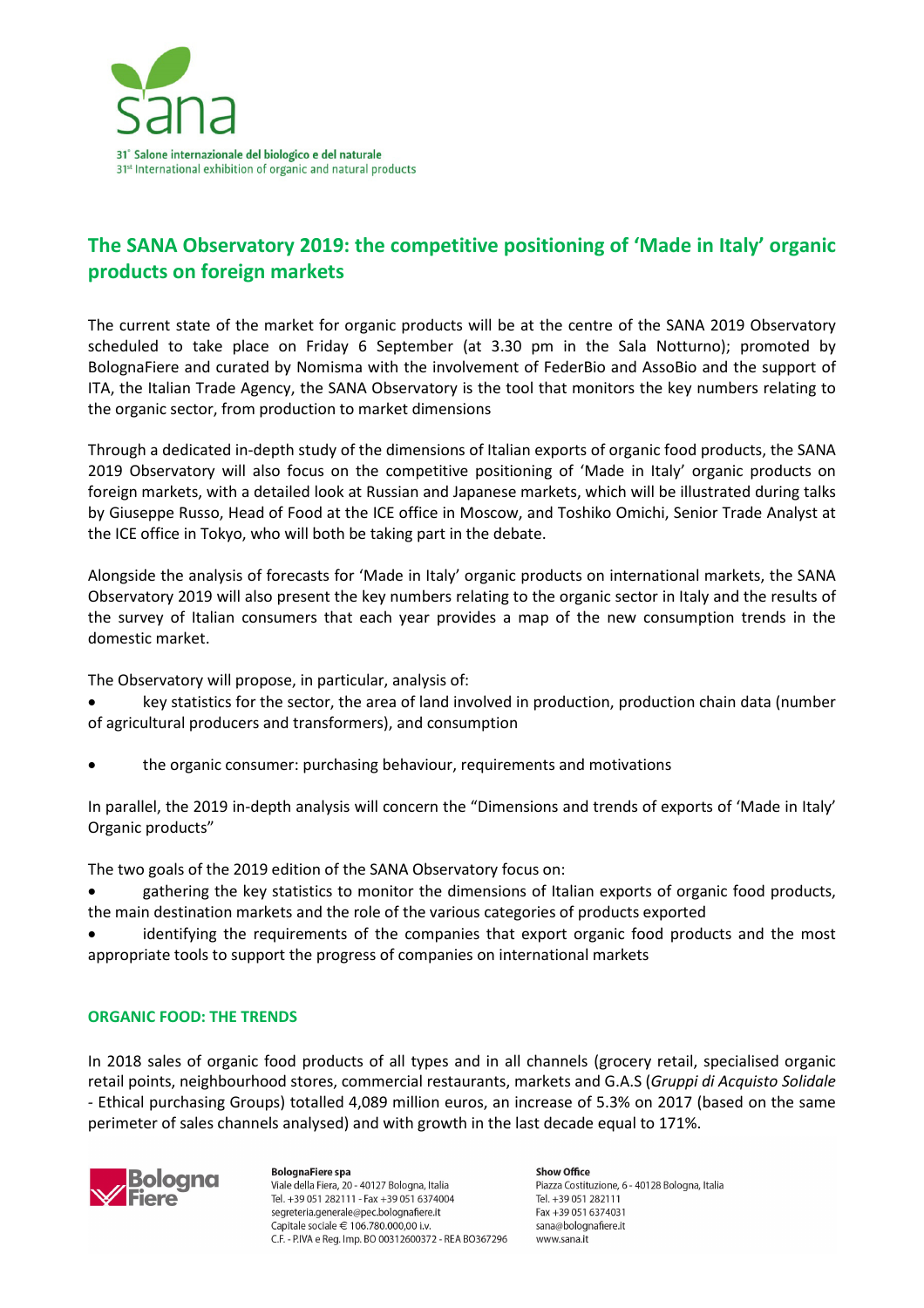



*Source: Nomisma using data from NIELSEN, AssoBio, NOMISMA business survey for the SANA 2019 OBSERVATORY* 

## **ORGANIC EXPORTS**

This positive performance is not confined solely to the domestic market. The export of Italian organic food products reached 2.3 billion euros in 2018, registering further growth (+10% compared with 2017) and achieving a significant role among the range of 'Made in Italy' products (5.5% of total Italian food exports). Growth that is clearly even more impressive than that for Italian food exports as a whole, which exceeded a figure of 41 billion euros in 2018, an increase of +1.3% on the previous year.

### **ORGANIC PRODUCTS IN ITALIANS' SHOPPING TROLLEYS**

Organic products are increasingly present in the homes of Italians: 86% of Italians purchased an organic product at least once in 2018 (in 2012 organic purchasing households represented 53% of the total, indicating an increase of 8.4 million purchasing households in just 7 years!) and 51% claimed that they consumed organic food products at least once a week.



**BolognaFiere spa** Viale della Fiera, 20 - 40127 Bologna, Italia Tel. +39 051 282111 - Fax +39 051 6374004 segreteria.generale@pec.bolognafiere.it Capitale sociale € 106.780.000,00 i.v. C.F. - P.IVA e Reg. Imp. BO 00312600372 - REA BO367296 Show Office Piazza Costituzione, 6 - 40128 Bologna, Italia Tel. +39 051 282111 Fax +39 051 6374031 sana@bolognafiere.it www.sana.it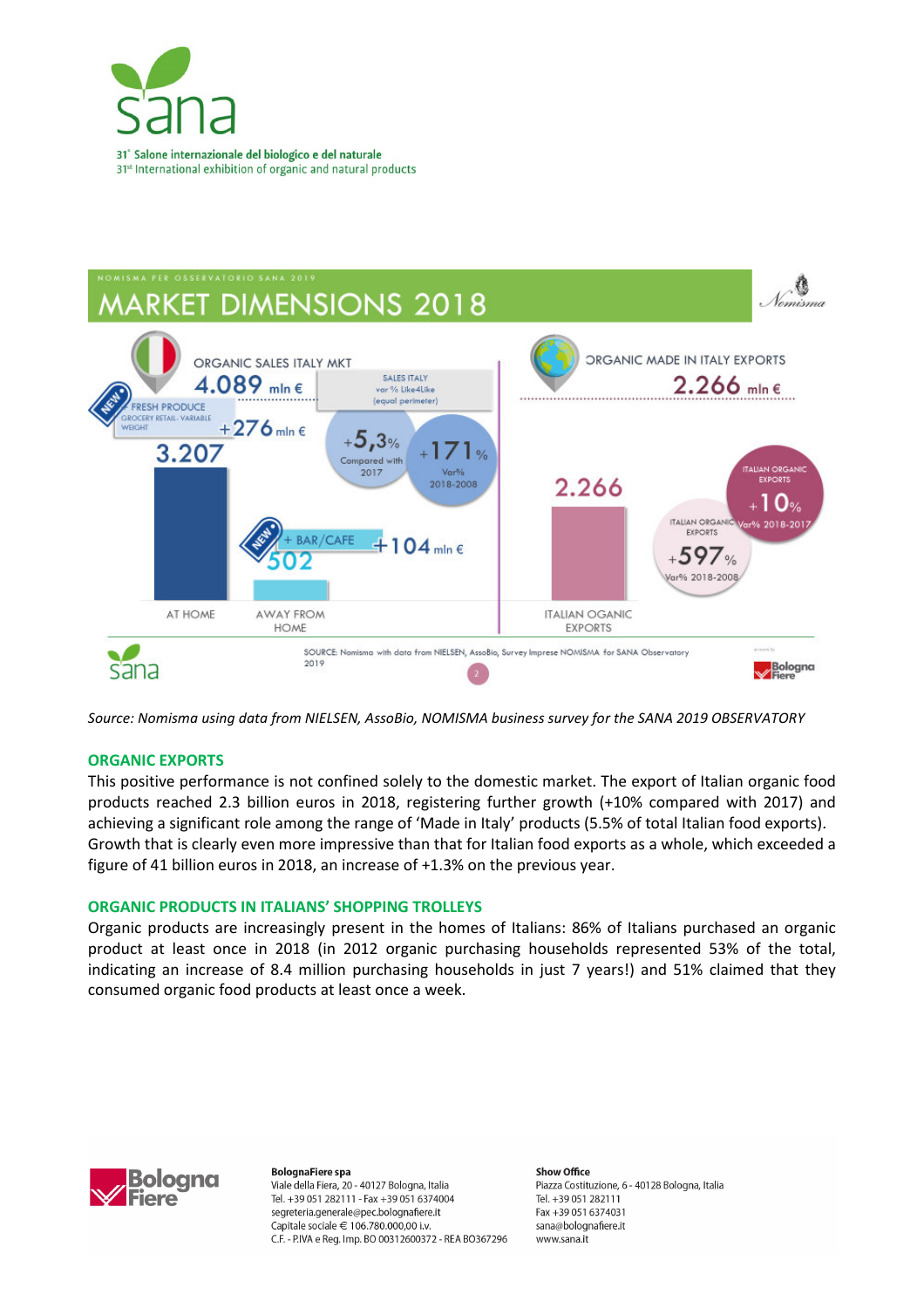

# .<br>NOMISMA FOR SANA ORSERVATORY 2019 **REASONS FOR THE SUCCESS OF ORGANICS**

ITALIANS AND ORGANICS: How demand has changed è



*Source SANA-NOMISMA Observatory 2019* 

The growing consumer base demonstrates that organic products are an increasingly more widespread and appreciated option. The reasons for this are mainly related to health and the environment but also the growing awareness of issues such as sustainability, guarantees of safety and quality as well as safeguarding ecosystems.

Italians choose organic products because they respond to meaningful values: 52% purchase organic products for health reasons, 47% because they offer greater safety and quality guarantees, 26% because they respect the environment and pollute less.

Nowadays organic products are diffuse and widespread across all distribution channels, underlining the fact that for consumers, having organic products on the shelves is a prerequisite.

Evidence of this can be found in the assortments in grocery retail: in 2018 the retail groups involved in grocery retail offered a total of 4,323 organic references, +28% compared with the previous year, with an average number of references per retail point of 161 units (Source: Bio Bank).

Sales are also experiencing parallel growth: set weight products sold through grocery retail (hypermarkets, supermarkets, free service, small and discount supermarkets) generated sales of 1.658 billion euros (year ending June 2019, source: Nielsen), with an increase of 5.9% compared with the same period last year. Also increasing is the share of organic products in the average food shopping basket: today equal to 3.7% (in 2000 this was 0.7%), source: Nielsen). Eggs (98 million euros, year ending June 2019, source: Nielsen), fruit-



**BolognaFiere** spa Viale della Fiera, 20 - 40127 Bologna, Italia Tel. +39 051 282111 - Fax +39 051 6374004 segreteria.generale@pec.bolognafiere.it Capitale sociale € 106.780.000,00 i.v. C.F. - P.IVA e Reg. Imp. BO 00312600372 - REA BO367296 Show Office Piazza Costituzione, 6 - 40128 Bologna, Italia Tel. +39 051 282111 Fax +39 051 6374031 sana@bolognafiere.it www.sana.it

Nomisma